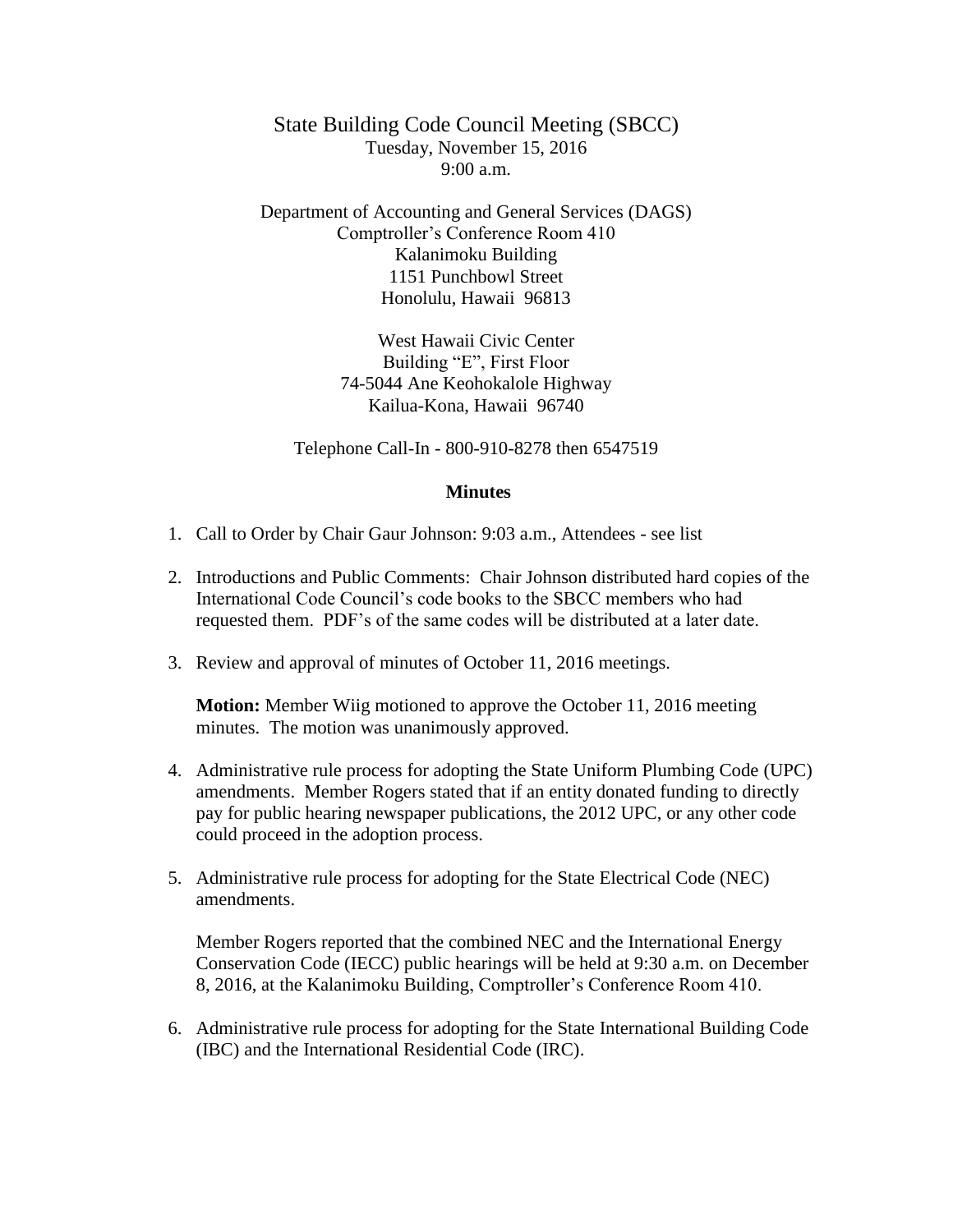- a. Vern Miyagi of the Hawaii Emergency Management Agency (HIEMA) reported, along with Gary Chock, former SBCC member, that the Federal Emergency Management Association (FEMA) grant to fund administrative costs for the IBC 2012 edition was approved. It is a reimbursement grant with \$75,000 for a consultant contract and \$25,000 for in-kind donations. A Department of Accounting and General Services (DAGS) budget proposal with a line item for consultant services equal to the contract amount was submitted. HIEMA and DAGS will coordinate the grant implementation. This is a one-time only grant with a 15 month timeline for completion.
- b. Chair Johnson will be drafting three additional amendments to the IBC 2012 edition administrative rules. They will include the suggested revision to the stresses of masonry material to be in conformance to the IBC 2015 edition, update the tsunami design standards and include standards for existing concrete structures. The proposed amendments will be distributed for review to the Subcommittee of Building Officials and the SBCC prior to next month's meetings.
- 7. 2015 International Energy Conservation Code (IECC), 2012 UPC and 2014 NEC public hearings.

See items #5 for the NEC and IECC and #6 for UPC.

8. Discussion of Future Administration Support

Two budget requests were submitted to DAGS that included the next biennium fiscal years and to include \$75,000 that would be reimbursed by the recently approved FEMA grant.

- 9. Discussion of 2017 Legislation
	- a. Gary Chock reviewed a draft bill to amend Hawaii Revised Statutes (HRS) 431P-12 that would clarify mandated loss mitigation measures to include the implementation of building code requirements for hurricane and flood standards as required in HRS 107, Part II. This would provide a direct tie-in to the Hawaii Hurricane Relief Fund and the adoption of the IBC and IRC, which is part of the responsibility of the SBCC. After incorporating any final suggestions the bill will be submitted to lawmakers and the administration for the next legislative session.
- 10. Discussion of SBCC Code Development Process

No update.

11. Updates from the investigative committees: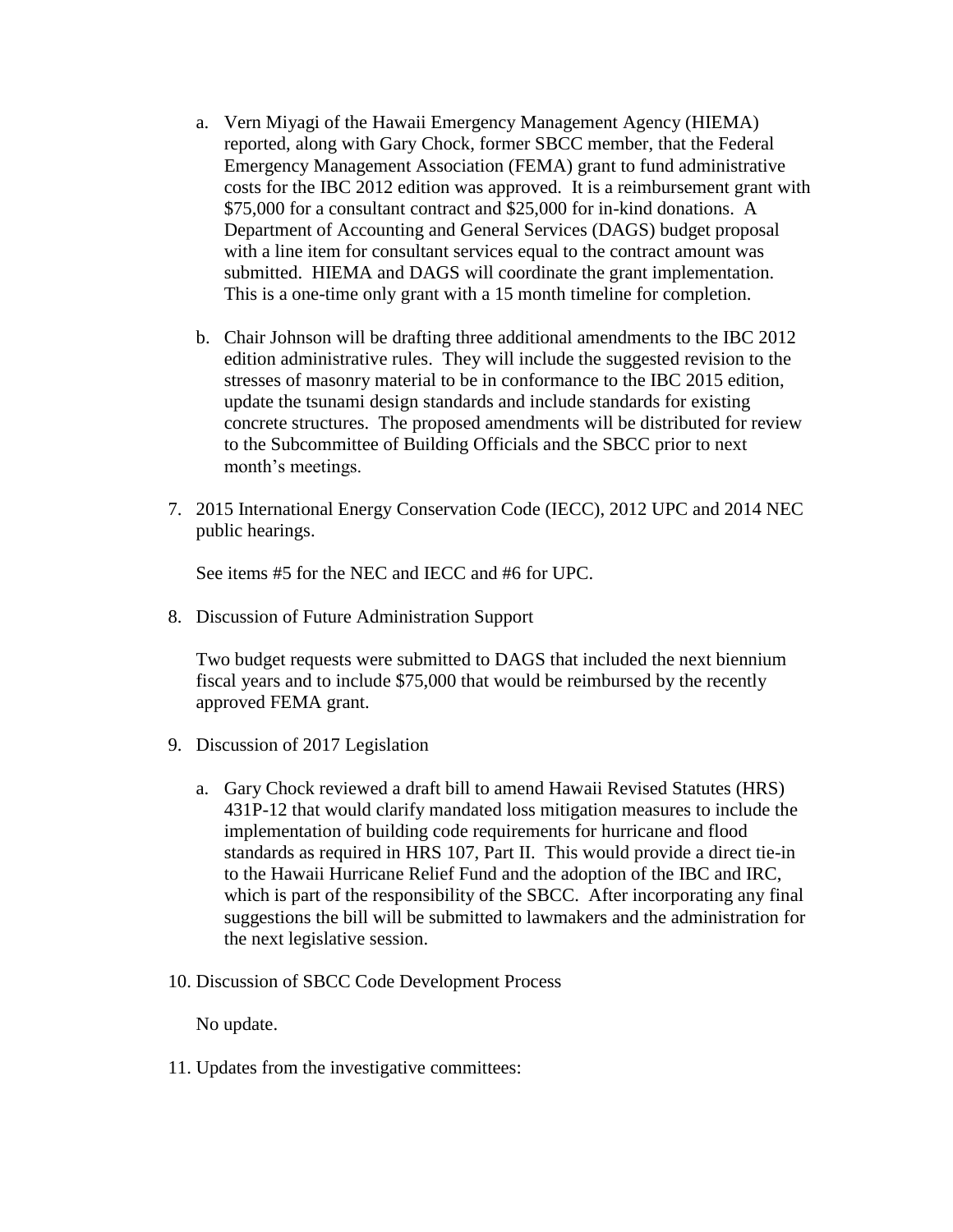- a. Investigative committee for structural provisions for the 2012 IBC and IRC. See item #6 above.
- b. Investigative committee for the non-structural 2012 provisions of IBC & IRC. Jim Reinhardt – No update.
- c. Investigative committee for the IECC. Member Wiig attended code hearings for the 2018 edition of the IECC. There were 900 original code proposals, which were reduced to a final 300.
- d. Investigative committee for the UPC No update.
- e. Investigative committee for the Mechanical Code No updates.
- f. Investigative committee for the Green Code No updates.
- g. Investigative committee for the State Fire Code Member Rogers informed that the committee will meet in two weeks to continue its review of the 2015 edition of the NFPA 1 Fire Code.
- h. Investigative committee for the National Electrical Code See item #5 above.
- i. Investigative committee on communication and training Member Rogers informed that the U.L. training for each county scheduled for February 2017 is still pending. He will inform the members when there is final confirmation.
- j. Investigative committee for SBCC membership with the International Code Council (ICC) – Chair informed that SEOAH has paid for the membership and will inform the per person reimbursement cost in the near future. Voting rights will not take effect until March 2017.
- 12. Update on county and state adoption of building codes

Kauai building officials are ready with ordinances to adopt the 2014 edition of the NEC, the 2015 edition of the IECC, the 2012 edition of the IBC, but plans to wait for the state code adoption. They have also finalized their amendments to the 2012 edition of the UPC.

- 13. Discussion of possible agenda item(s) for next Council meeting.
	- a. Review/approval of the three additional amendments to the IBC 2012 edition discussed in item #6b above.
	- b. Meeting of the Subcommittee of Building Officials on December 13, 2016 at 8:30 a.m.